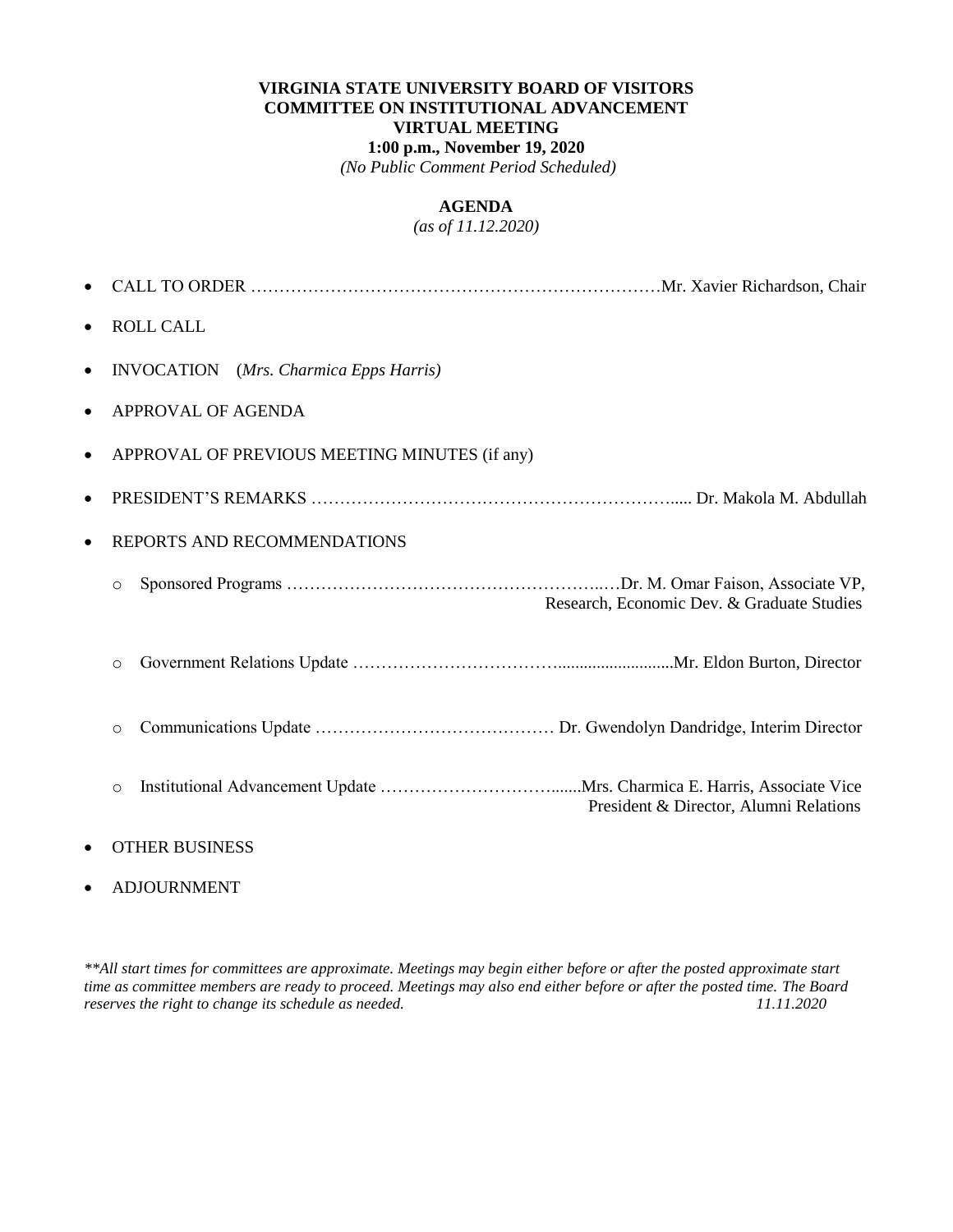# **VIRGINIA STATE UNIVERSITY BOARD OF VISITORS ELECTRONIC INSTITUTIONAL ADVANCEMENT (IA) COMMITTEE APPROVED MINUTES**

Thursday, November 19, 2020

## **CALL TO ORDER**

Mr. Xavier Richardson, Chair, called the Institutional Advancement Committee meeting to order at approximately 1:15 p.m. The meeting was held via Cisco WebEx.

#### **ROLL CALL**

A quorum was present.

*Committee Members Present:* Mr. Xavier Richardson, Chair Dr. Valerie Brown Ms. Thursa Crittenden Ms. Pamela Currey Dr. Christine Darden Ms. Shavonne Gordon Mr. Glenn Sessoms Mr. Huron Winstead, Rector (ex-officio) Ms. Beverly Everson-Jones, Chair, VSU Foundation

*Administration Present:*

Makola M. Abdullah, Ph.D., President Dr. Donald Palm, Senior Vice President/Provost Hubert D. Harris, Chief of Staff Kevin Davenport, Vice President, Finance/Administration/CFO Charmica Epps Harris, Interim Associate VP, Institutional Advancement Dr. Omar Faison, Associate Vice President for Research & Economic Development/ Dean, Graduate Studies Eldon Burton, Director, Government Relations Dr. Gwendolyn Dandridge, Interim Director, Communications Dr. Annie C. Redd, Special Asst. to President/Board Liaison

*Legal Counsel Present:*

Deborah Love, Senior Assistant Attorney General, Chief, Education Section

*Others Present:*

Dr. Wes Bellamy, Department Head, Political Science Yourdonus James, Director, Conference Center Travis Edmonds, Technology Services Tazjia Harris-Paiva, Institutional Advancement Dr. Ceslav Ciobanu, President, Faculty Senate/Faculty Representative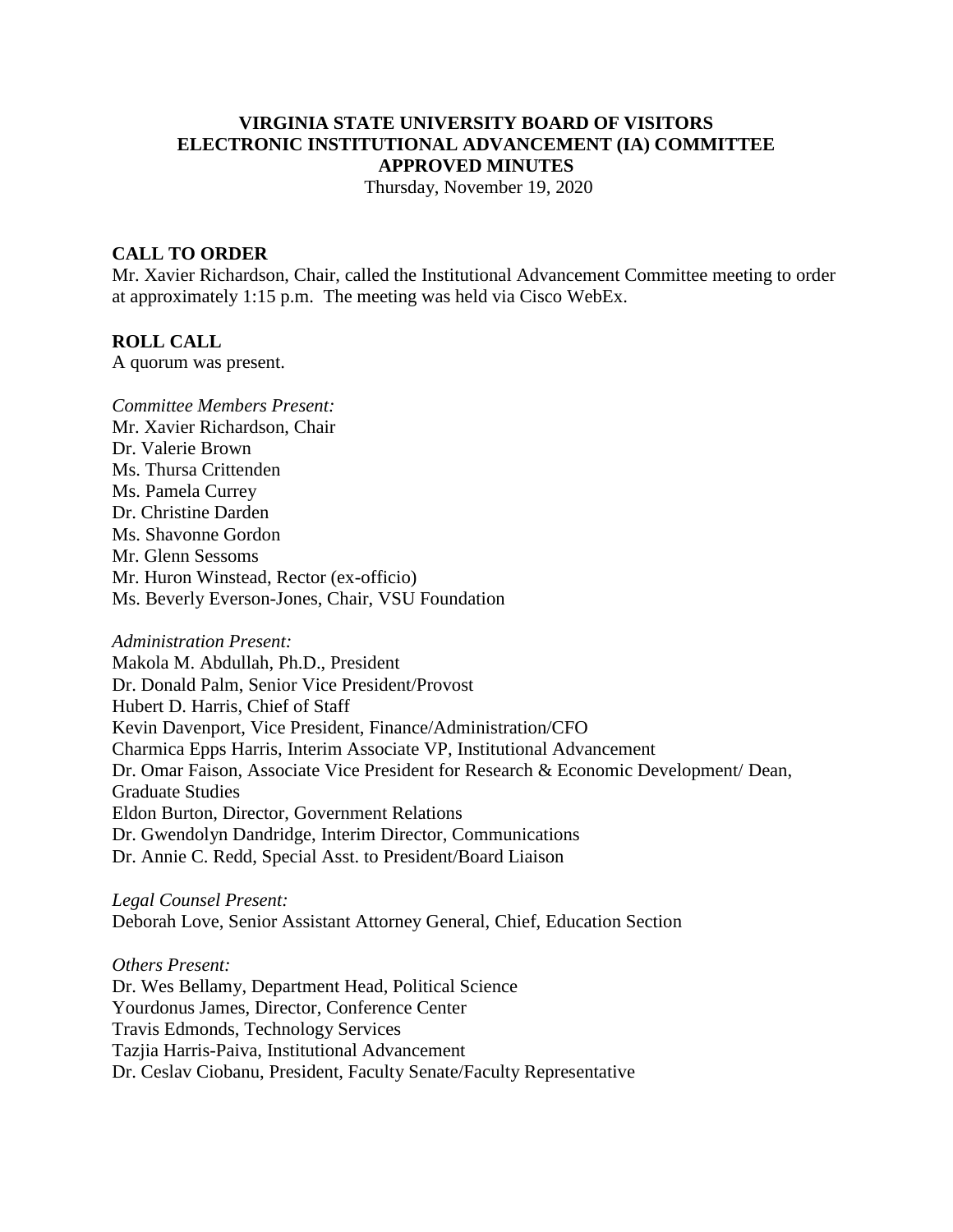**Institutional Advancement Committee Draft Minutes November 19, 2020 Page 2**

## **INVOCATION**

Mr. Xavier Richardson, Chair, invited Ms. Charmica Epps Harris to offer the invocation.

# **APPROVAL OF AGENDA**

The agenda was approved by roll call vote.

### **APPROVAL OF PREVIOUS MEETING MINUTES (if any)**

The minutes from the September 17, 2020 meeting were approved by roll call vote.

## **PRESIDENT'S REMARKS**

President Makola M. Abdullah informed the committee that the University is in the final stages of hiring a vice president for external relations. The position will have oversight for institutional advancement, communications, and government relations.

### **REPORTS AND RECOMMENDATIONS**

#### Sponsored Programs

Dr. M. Omar Faison presented information on sponsored programs relative to research proposals, awarded grants, and expenditures. In the first quarter, the University submitted 28 grant proposals totaling \$26.83 million. There appears to be a significant increase from fiscal year 20; however, we must be cautious because the schedule of submissions was altered due to the effects of COVID-19. Eighty-three grants were submitted in the first quarter fiscal year 21 and expenditures (activity against the grant) for the first quarter of fiscal year 21 totaled \$6.04M. Indirect costs recovered are tied to expenditures which are currently trailing expenditures for the past two fiscal year due to a slowdown in activity because of COVID-19. The expectation is that the University will be in the \$22 million range.

### Government Relations

Eldon Burton presented an update on Government Relations including an explanation of the state's budget development and budget deliberation processes. The 2020 Special Session concluded with the General Assembly (GA) restoring VSU's previously unallotted fiscal year (FY) 21 funding into the state's budget; therefore, Virginia State University received the largest legislative package that it has ever received. The funding included nearly \$8M for operations as well as all of VSU's previously approved capital projects. VSU will also receive \$1.7M from the state's \$60M appropriation designated to support public colleges and universities in maintaining affordable access to their institutions. In addition, over \$9.3M will be awarded to VSU as part of a new allocation in federal Coronavirus Aid, Recovery, and Economic Security (CARES) Act dollars to support Virginia's institutions of higher education. Consistent with the GA's recently advanced budget, the funding will be distributed to public universities to support telework and distance learning infrastructure, personal protective equipment, sanitization and cleaning, and testing for students, staff, and faculty.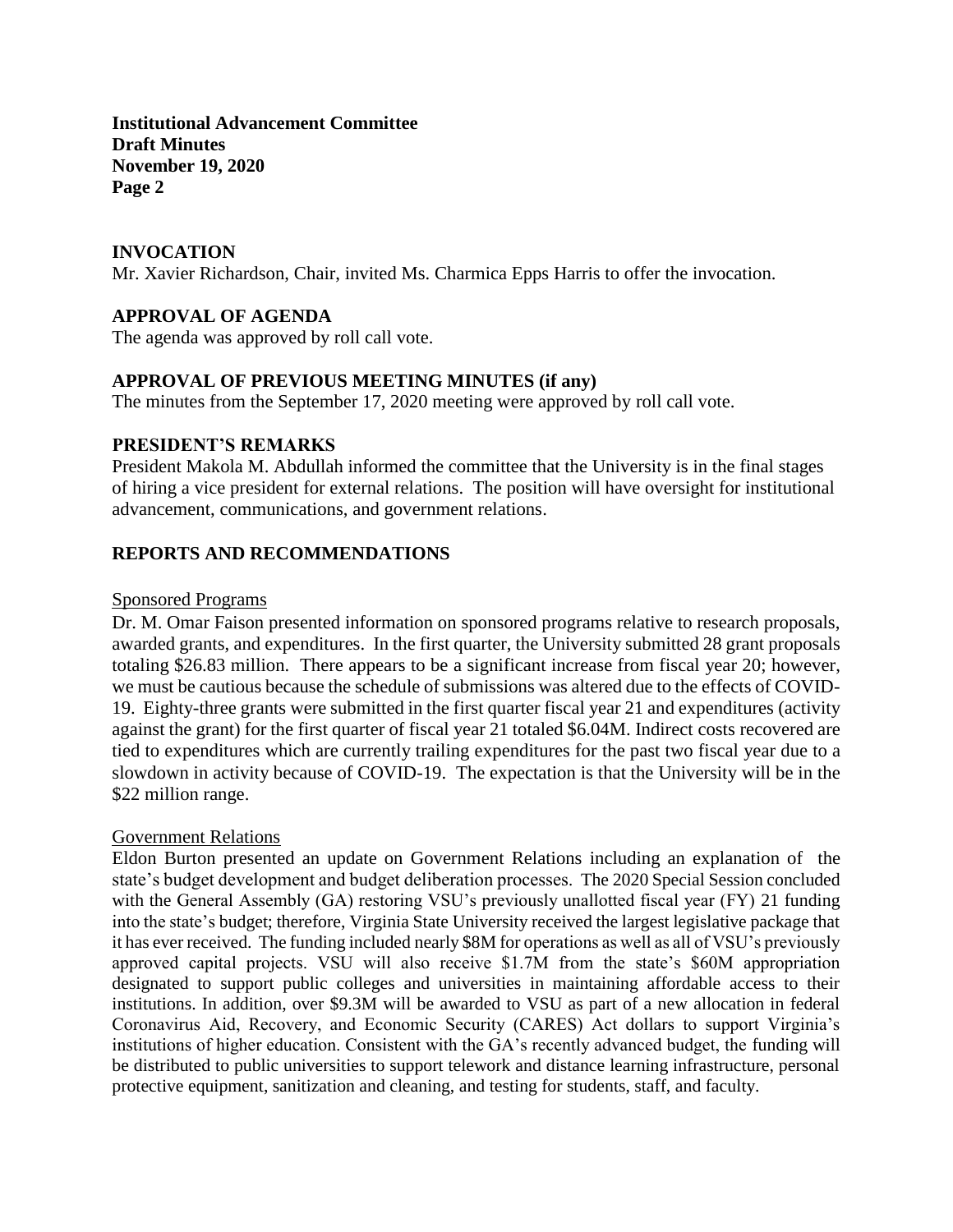**Institutional Advancement Committee Draft Minutes November 19, 2020 Page 3**

Both the House Appropriations and the Senate Finance Retreats will take place in November and the Governor will announce his recommendations to the GA for FY22 funding in December. VSU has already submitted budget request to the Governor's office to restore all of the unallotted funds previously approved for FY22 along with a \$2M request to fund the Student Persistence and Academic Recovery (SPAR) Program. In addition, Agency 212 submitted capital request to construct the Becoming Outstanding Leaders of Tomorrow (BOLT) Leadership Center for Social Responsibility, construct an addition onto Johnston Memorial Library, improve heating, air conditioning and ventilation campus wide for infectious aerosol control, and to renovate Virginia Hall. Agency 234 requested renovations to L. Douglas Wilder Cooperative Extension Building and to replace heating, ventilation, air-conditioning and controls in the M.T. Carter Building. The 2021 General Assembly Session is scheduled to begin in mid-January.

The Chair congratulated President Abdullah and Mr. Burton and other VSU staff on their hard work in securing historic state funding for the University.

Mr. Burton introduced Dr. Wes Bellamy who spoke to the Committee about mission of the John Mercer Langston Institute of African American Political Leadership. The program is a development program suitable for collegiate scholars as well as current and emerging African American Virginians (community leaders, local, elected officials, state officials, nonprofit leaders) who are interested in becoming more active in public service and expanding political power. The institute was named in honor of Mr. Langston, the first president of Virginia State University, and will be housed on the campus.

### Office of Communications

Dr. Gwendolyn Dandridge, Interim Director of Communications presented a Communications update. The VSU positive media and community interactions continue. VSU remains consistent with telling our story through local, regional and national news headlines. Local and national headline topics include: VSU John Mercer Langston Institute, VSU Decision to return to campus in spring 2021, Virtual Homecoming, Grow with Google, and the Small Farms Program. In addition, we are intentional as it relates to getting the VSU faculty serving as noted experts on topics of local and national interest. We are also working to continue to increase our presence on social media.

### Institutional Advancement Update

Mrs. Charmica E. Harris, Associate Vice President & Director, Alumni Relations presented updates. Fundraising totals for fiscal year 2021 as of November 8, 2020 are \$1,063,181 from 1,173 donors. Compared to fiscal year 2020 year-to-date this is an increase in both donors (FY20 1,060) and dollars (FY20 \$1,000,507). An increase in funding from alumni, as well as foundations and corporations, continues with the most recent announcements coming from Atlantic Union Bank, Dominion Energy, Truist Foundation and Idealliance.